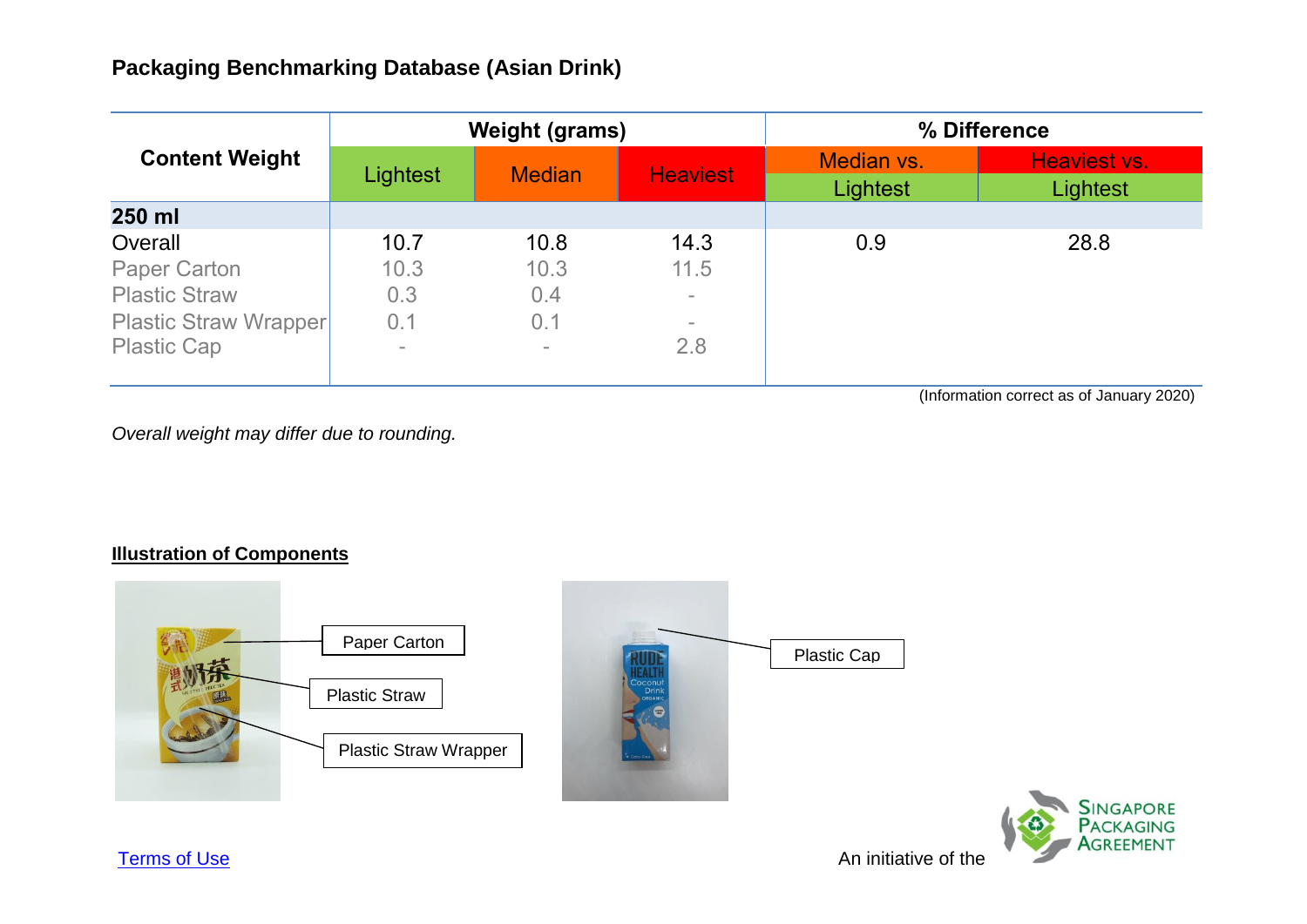| <b>Content Weight</b>        | <b>Weight (grams)</b> |               |                 | % Difference           |                          |
|------------------------------|-----------------------|---------------|-----------------|------------------------|--------------------------|
|                              | Lightest              | <b>Median</b> | <b>Heaviest</b> | Median vs.<br>Lightest | Heaviest vs.<br>Lightest |
| 330 ml                       |                       |               |                 |                        |                          |
| Overall                      | 13.4                  | 16.9          | 17.6            | 23.1                   | 27.1                     |
| <b>Paper Carton</b>          | 12.9                  | 13.0          | 13.7            |                        |                          |
| <b>Plastic Straw</b>         | 0.4                   | $\sim$        | $\equiv$        |                        |                          |
| <b>Plastic Straw Wrapper</b> | $\equiv$              | $\sim$        | $\equiv$        |                        |                          |
| <b>Plastic Cap</b>           |                       | 3.9           | 3.9             |                        |                          |
|                              |                       |               |                 |                        |                          |

(Information correct as of January 2020)

*Overall weight may differ due to rounding.*

## **Illustration of Components**